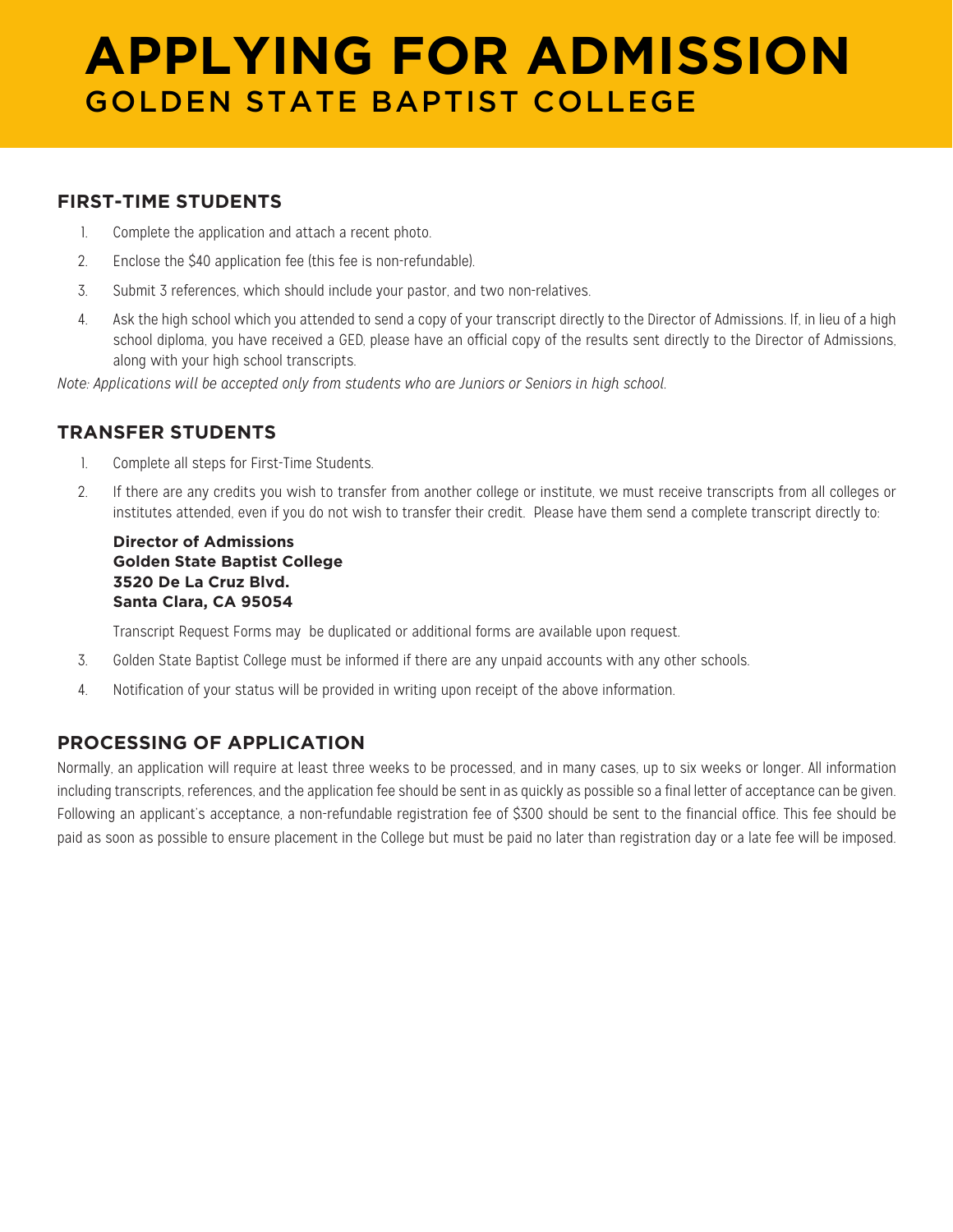# **APPLICATION FOR ADMISSION**

GOLDEN STATE BAPTIST COLLEGE

| Please type or print in ink. Please fill out completely.                     |                                                                                                                                                                                                                                                                                                                                                                                                                                                                                             |                              |                                                                               |
|------------------------------------------------------------------------------|---------------------------------------------------------------------------------------------------------------------------------------------------------------------------------------------------------------------------------------------------------------------------------------------------------------------------------------------------------------------------------------------------------------------------------------------------------------------------------------------|------------------------------|-------------------------------------------------------------------------------|
| DATE OF APPLICATION: ______ / _____ / ______                                 |                                                                                                                                                                                                                                                                                                                                                                                                                                                                                             |                              |                                                                               |
|                                                                              | <b>TYPE OF APPLICATION:</b> $\Box$ New (\$40 fee) $\Box$ Re-admission (\$15 fee)                                                                                                                                                                                                                                                                                                                                                                                                            | $\Box$ Male<br>$\Box$ Female | (Attach small<br>photo here)                                                  |
| <b>GENERAL INFORMATION</b><br>Name: □ Mr. □ Mrs. □ Miss                      |                                                                                                                                                                                                                                                                                                                                                                                                                                                                                             |                              |                                                                               |
| First<br>Last                                                                | Middle<br>Maiden<br>Birth Date: _______ / ______ / _________ Social Security Number: ___________ (Last 4 digits)                                                                                                                                                                                                                                                                                                                                                                            |                              |                                                                               |
| Street                                                                       | City                                                                                                                                                                                                                                                                                                                                                                                                                                                                                        | State                        | Zip                                                                           |
|                                                                              |                                                                                                                                                                                                                                                                                                                                                                                                                                                                                             |                              |                                                                               |
|                                                                              |                                                                                                                                                                                                                                                                                                                                                                                                                                                                                             |                              |                                                                               |
|                                                                              | Have you ever been divorced or had a marriage annulled? _____ If yes, please enclose a statement concerning the circumstances.<br>Do you have any children? If yes, please list number of children.                                                                                                                                                                                                                                                                                         |                              |                                                                               |
| <b>ADMISSIONS INFORMATION</b><br>Entrance Date: Fall 20______ Spring 20_____ | Applying as a: □ First-Year Student □ Transfer □ Non-degreed Student □ Auditor<br>Will you be living on campus? $\Box$ Yes $\Box$ No Will you have an automobile at school? $\Box$ Yes $\Box$ No                                                                                                                                                                                                                                                                                            |                              |                                                                               |
| <b>EDUCATIONAL BACKGROUND</b>                                                |                                                                                                                                                                                                                                                                                                                                                                                                                                                                                             |                              |                                                                               |
| High School                                                                  | City, State<br><u> 1990 - Johann John Stone, mars and de British and de British and de British and de British and de British and</u>                                                                                                                                                                                                                                                                                                                                                        | Dates Attended               | Date Graduated<br><u> 1989 - Johann Stoff, amerikansk politiker (d. 1989)</u> |
|                                                                              | If you did not graduate from high school, do you have a GED? $\Box$ Yes $\Box$ No If yes, please send documentation.<br>Transfer Students: Do you expect to transfer credits from another college? □ Yes □ No<br>It is the applicant's responsibility to request that the previously attended institution send an official transcript to Golden State Baptist College.<br>Students must have their transcripts sent to the Admissions Office even if they do not expect to transfer credit. |                              |                                                                               |
|                                                                              | (In chronological order, list all schools after high school from latest to earliest.)                                                                                                                                                                                                                                                                                                                                                                                                       |                              |                                                                               |
| College, University, or Other                                                | City, State<br><u> Le production de la companyation de la companyation de la companyation de la companyation de la companyation d</u>                                                                                                                                                                                                                                                                                                                                                       | Dates Attended               | Date Graduated                                                                |
| Have you taken the A.C.T.? $\Box$ Yes $\Box$ No                              |                                                                                                                                                                                                                                                                                                                                                                                                                                                                                             |                              |                                                                               |

Are you being home schooled?  $\Box$  Yes  $\Box$  No